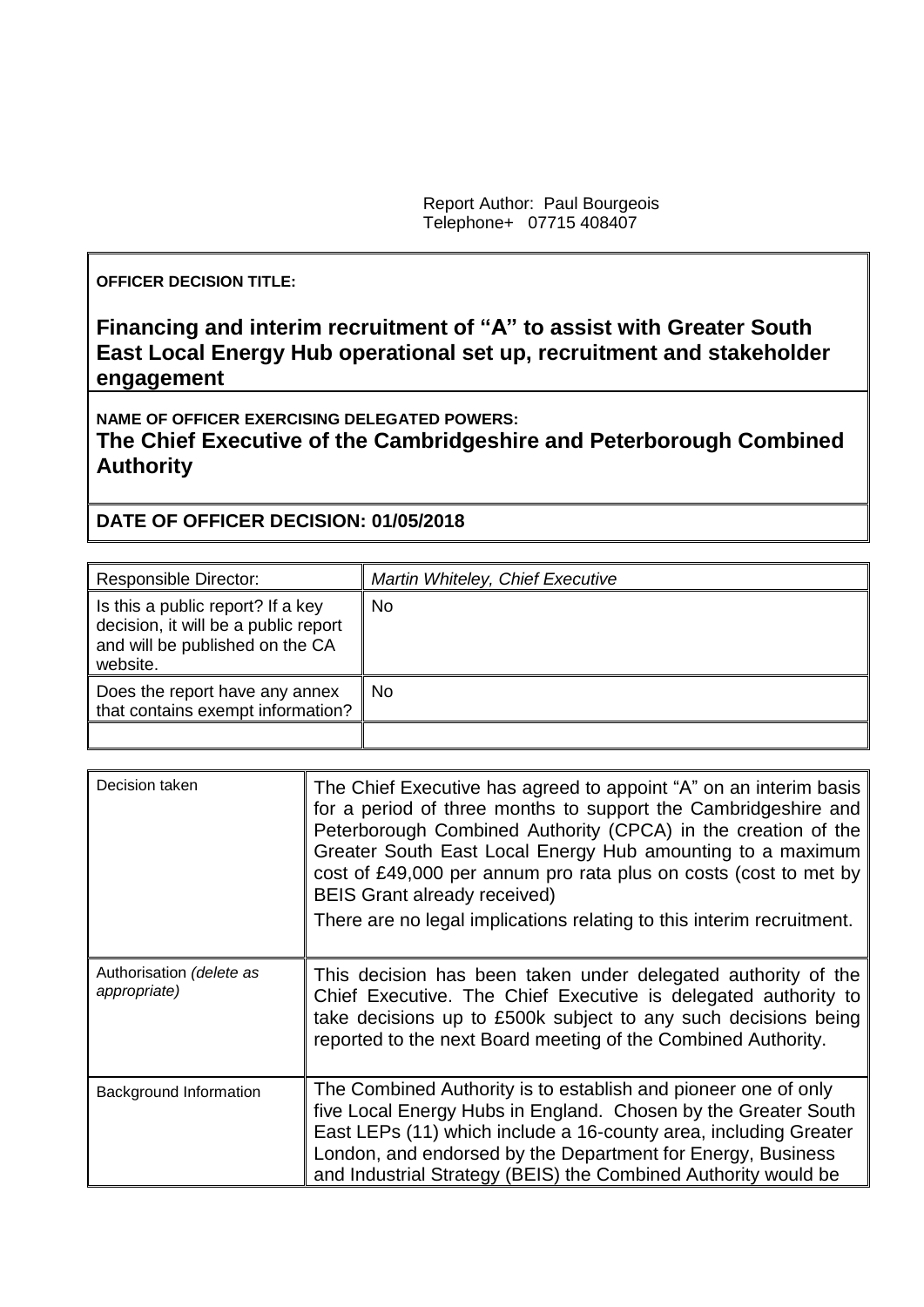|                                                                                                                        | the vanguard local energy organisation in the area.                                                                                                                                                                                                                                                                                                                                                                                                                                                                                                                                                                                       |
|------------------------------------------------------------------------------------------------------------------------|-------------------------------------------------------------------------------------------------------------------------------------------------------------------------------------------------------------------------------------------------------------------------------------------------------------------------------------------------------------------------------------------------------------------------------------------------------------------------------------------------------------------------------------------------------------------------------------------------------------------------------------------|
|                                                                                                                        | The Hub concept was proposed by BEIS in September 2017<br>following the award of Local Energy Strategy development grants<br>in April 2017 and an assessment that local energy infrastructure<br>projects were being constrained and needed dedicated support<br>and resources. As Accountable Body the CPCA received £1.29m<br>in March 2018 to operate the Hub for two years.                                                                                                                                                                                                                                                           |
|                                                                                                                        | BEIS recognise that without the Local Energy Strategies in place<br>an evidenced based approach to delivery planning cannot be<br>achieved. On this basis BEIS have asked that the Hub set up and<br>team recruitment process is prioritised in the first eight weeks in<br>anticipation of the strategies to inform delivery. The Local Energy<br>East project is most progressed in this regard in the Hub area<br>therefore our area-based priority list of constrained grid areas<br>affecting housing growth, electrification of transport systems and<br>commercial sites will be available first to embed in the delivery<br>plan. |
|                                                                                                                        | The proposed Hub team of eight will consist of technical<br>specialists and project managers led by a Regional Director who<br>will seek to commission feasibility studies related to infrastructure<br>projects and secure funding to deliver them.                                                                                                                                                                                                                                                                                                                                                                                      |
| Alternative options<br>considered.                                                                                     | Should the Combined Authority not enlist the support of "A", the<br>Head of Sustainability will have sole responsibility for planning,<br>instigating, co-ordinating and delivering the initial set up,<br>operational initiation and recruitment of the team<br>without<br>dedicated or experienced support. This could lead to significant<br>delays in all aspects and potential loss of reputation with the Hub<br>Board and consistent LEPs and Local Authorities across the<br><b>Greater South East area</b>                                                                                                                       |
| Consultation                                                                                                           | The decision to provide resources necessary to set up and<br>operate the Hub was given formal approval at the Combined<br>Authority Board meeting on the 28 <sup>th</sup> February 2018.                                                                                                                                                                                                                                                                                                                                                                                                                                                  |
| Declarations / Conflicts of<br>Interests (only if the decision<br>falls under the 'Express<br>Authorisation' category) | None                                                                                                                                                                                                                                                                                                                                                                                                                                                                                                                                                                                                                                      |
| Supporting documentation                                                                                               | None                                                                                                                                                                                                                                                                                                                                                                                                                                                                                                                                                                                                                                      |

| <b>Officer signature</b> | EY<br><b>WHIT</b><br>ו⊐⊤<br>MARTIN | Date     |
|--------------------------|------------------------------------|----------|
|                          |                                    | /05/2018 |